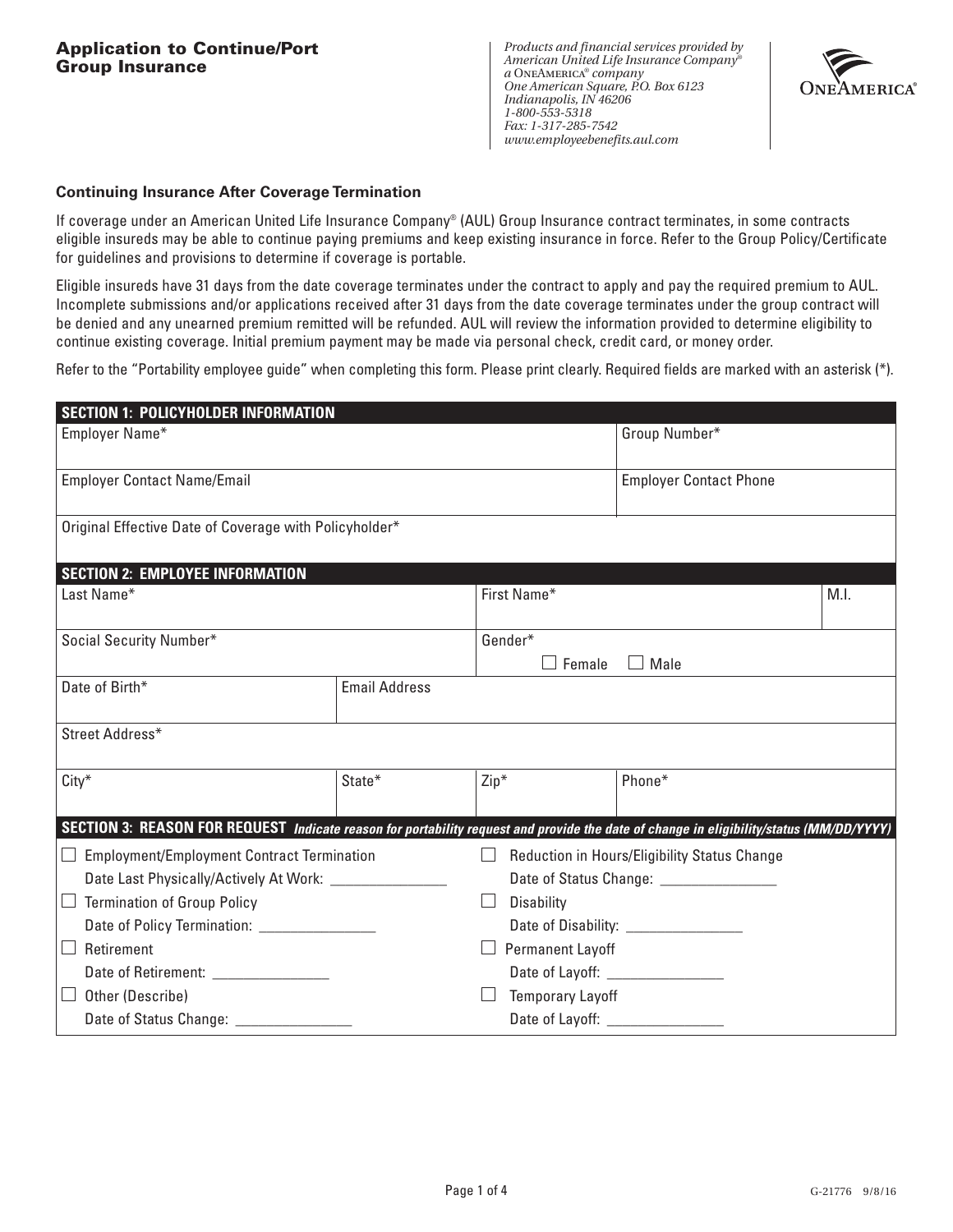## **Application to Continue/Port Group Insurance**

*Products and financial services provided by American United Life Insurance Company® a* OneAmerica*® company One American Square, P.O. Box 6123 Indianapolis, IN 46206 1-800-553-5318 Fax: 1-317-285-7542 www.employeebenefits.aul.com*



#### **SECTION 4: DEPENDENT INFORMATION**

**Complete this section only if you are requesting Portability of existing eligible Dependent Spouse and/or Child coverage. In order to continue coverage for any eligible dependent(s) you must continue your associated Employee Coverage.** If more space is needed, please attach a signed and dated addendum page to this application to include all information outlined below.

| <b>First Name</b> | <b>Last Name</b> | Relationship<br>(ex: Spouse, Child) | <b>Date of Birth</b> | Gender                 | <b>Full-Time</b><br><b>Student</b>                                          | <b>Disabled?</b>                              |
|-------------------|------------------|-------------------------------------|----------------------|------------------------|-----------------------------------------------------------------------------|-----------------------------------------------|
|                   |                  |                                     |                      | $\Box$ F $\Box$<br>M I | $\perp$                                                                     | $'$ Yes $\Box$ No $\Box$ Yes $\Box$ No $\Box$ |
|                   |                  |                                     |                      | $\Box F$<br>M          |                                                                             | $\Box$ Yes $\Box$ No $\Box$ Yes $\Box$ No     |
|                   |                  |                                     |                      | $\Box$ F $\Box$        | $\mid$ M $\mid$ $\Box$ Yes $\;\Box$ No $\mid$ $\Box$ Yes $\;\Box$ No $\mid$ |                                               |
|                   |                  |                                     |                      | - LE<br>M I            |                                                                             | $\Box$ Yes $\Box$ No $\Box$ Yes $\Box$ No     |

Refer to the "Life rates and calculating premium" section of the "Portability employee guide" when completing this section.

#### **SECTION 5: AMOUNT OF INSURANCE, PREMIUM CALCULATION AND PAYMENT OPTIONS**

*The amount of insurance you purchase under the Portability provision may not exceed the amount of insurance in place when coverage under the group policy terminated and is subject to the following:*

#### **Term Life/AD&D**

- Portability is not available to anyone age 70 or older, unless otherwise stated in your certificate.
- In order to continue AD&D coverage, Term Life coverage must be continued.
- In order to continue coverage for any eligible dependent(s) you must continue your associated Employee Coverage.

#### **INSTRUCTIONS FOR COMPLETING THIS SECTION**

## **Term Life/AD&D**

- 1. Select the desired bill frequency (A)
- 2. Enter the coverage amount requested in Column B
- 3. Enter the monthly premium amount in Column C
- 4. Enter the Frequency Factor in Column D
- 5. Multiply the monthly premium (Column C) by the Frequency Factor (Column D) to calculate the Total Premium Amount Due; enter this amount in Column E

## **A) SELECT BILL FREQUENCY FOR TERM LIFE/AD&D**

| <b>Quarterly</b> - 4 payments/year; | $\Box$ Semi-Annually - 2 payments/year; | $\Box$ Annually - 1 payment/year; |
|-------------------------------------|-----------------------------------------|-----------------------------------|
| Frequency Factor $=$ 3              | Frequency Factor = $6$                  | <b>Frequency Factor - 12</b>      |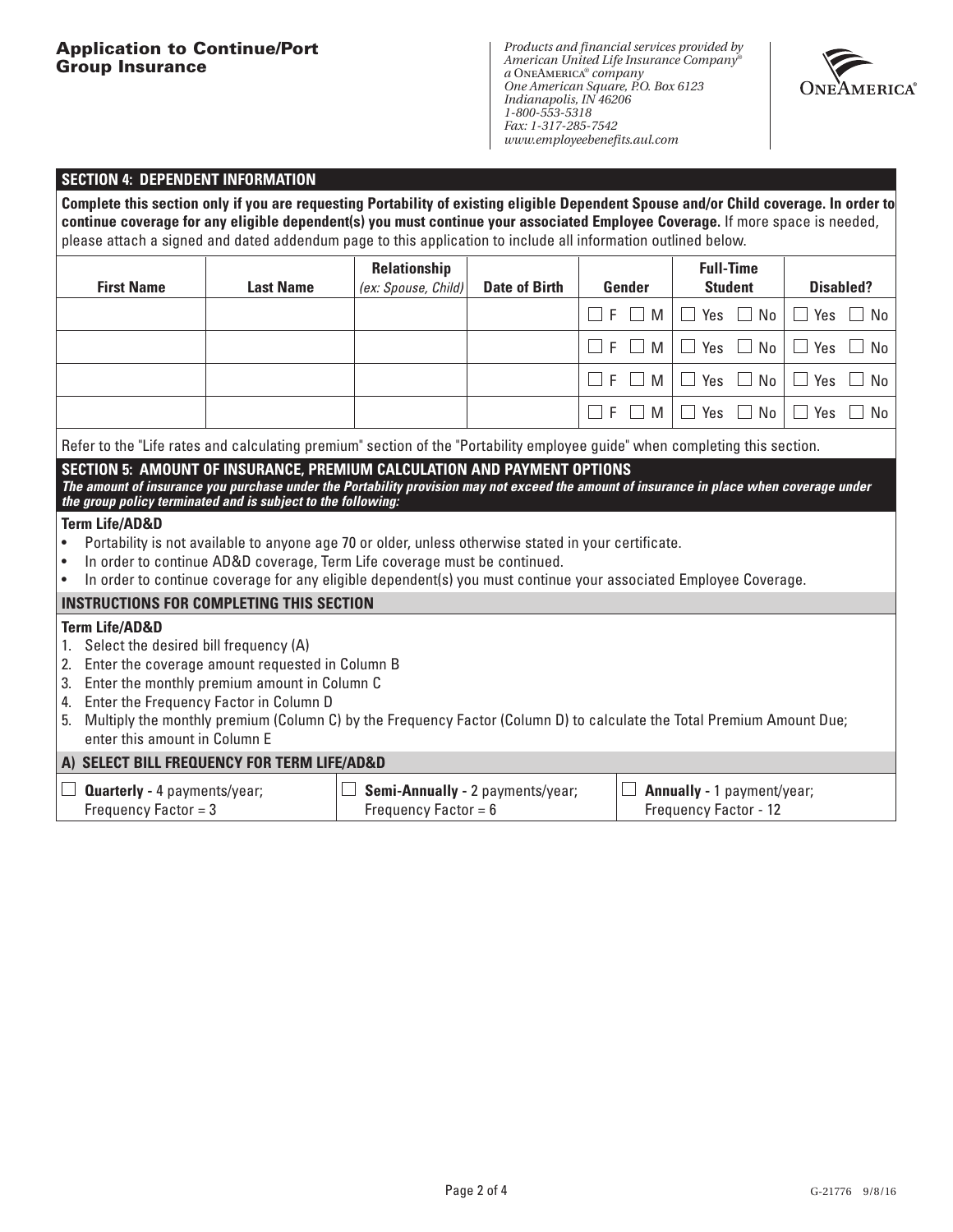# **Application to Continue/Port Group Insurance**

*Products and financial services provided by American United Life Insurance Company® a* OneAmerica*® company One American Square, P.O. Box 6123 Indianapolis, IN 46206 1-800-553-5318 Fax: 1-317-285-7542 www.employeebenefits.aul.com*



| <b>TERM LIFE /AD&amp;D</b>                                                                                                                                                                                                                                                                                                                                                                                                |                            |                       |                         |                       |
|---------------------------------------------------------------------------------------------------------------------------------------------------------------------------------------------------------------------------------------------------------------------------------------------------------------------------------------------------------------------------------------------------------------------------|----------------------------|-----------------------|-------------------------|-----------------------|
|                                                                                                                                                                                                                                                                                                                                                                                                                           | (B)                        | (C)                   | (D)                     | (E)                   |
|                                                                                                                                                                                                                                                                                                                                                                                                                           | <b>Amount of Insurance</b> | <b>Monthly</b>        |                         | <b>Total</b>          |
| <b>Coverage Type</b>                                                                                                                                                                                                                                                                                                                                                                                                      | (If Applicable)            | <b>Premium Amount</b> | <b>Frequency Factor</b> | <b>Premium Amount</b> |
| Employee Term Life                                                                                                                                                                                                                                                                                                                                                                                                        |                            |                       |                         |                       |
| Employee AD&D                                                                                                                                                                                                                                                                                                                                                                                                             |                            |                       |                         |                       |
| Spouse Term Life                                                                                                                                                                                                                                                                                                                                                                                                          |                            |                       |                         |                       |
| Spouse AD&D                                                                                                                                                                                                                                                                                                                                                                                                               |                            |                       |                         |                       |
| Child Term Life                                                                                                                                                                                                                                                                                                                                                                                                           |                            |                       |                         |                       |
| Child AD&D                                                                                                                                                                                                                                                                                                                                                                                                                |                            |                       |                         |                       |
| <b>Total Initial Premium Payment Due (Add all premium amounts in Column E) <math>\sin</math></b>                                                                                                                                                                                                                                                                                                                          |                            |                       |                         |                       |
| <b>SECTION 6: BANK DRAFT INFORMATION*</b>                                                                                                                                                                                                                                                                                                                                                                                 |                            |                       |                         |                       |
| Complete the following information <i>only</i> if electing bank draft option. Bank draft is not required. Payment can be made via<br>check, credit card, or money order. Completing the following information will initiate automatic premium deductions from the<br>account indicated below. The premium due date will be determined upon policy issue date, and will be included with the initial<br>premium statement. |                            |                       |                         |                       |
| <b>Account Number</b>                                                                                                                                                                                                                                                                                                                                                                                                     |                            | <b>Routing Number</b> |                         |                       |
|                                                                                                                                                                                                                                                                                                                                                                                                                           |                            | <b>Account Type</b>   | Checking<br>Savings     |                       |